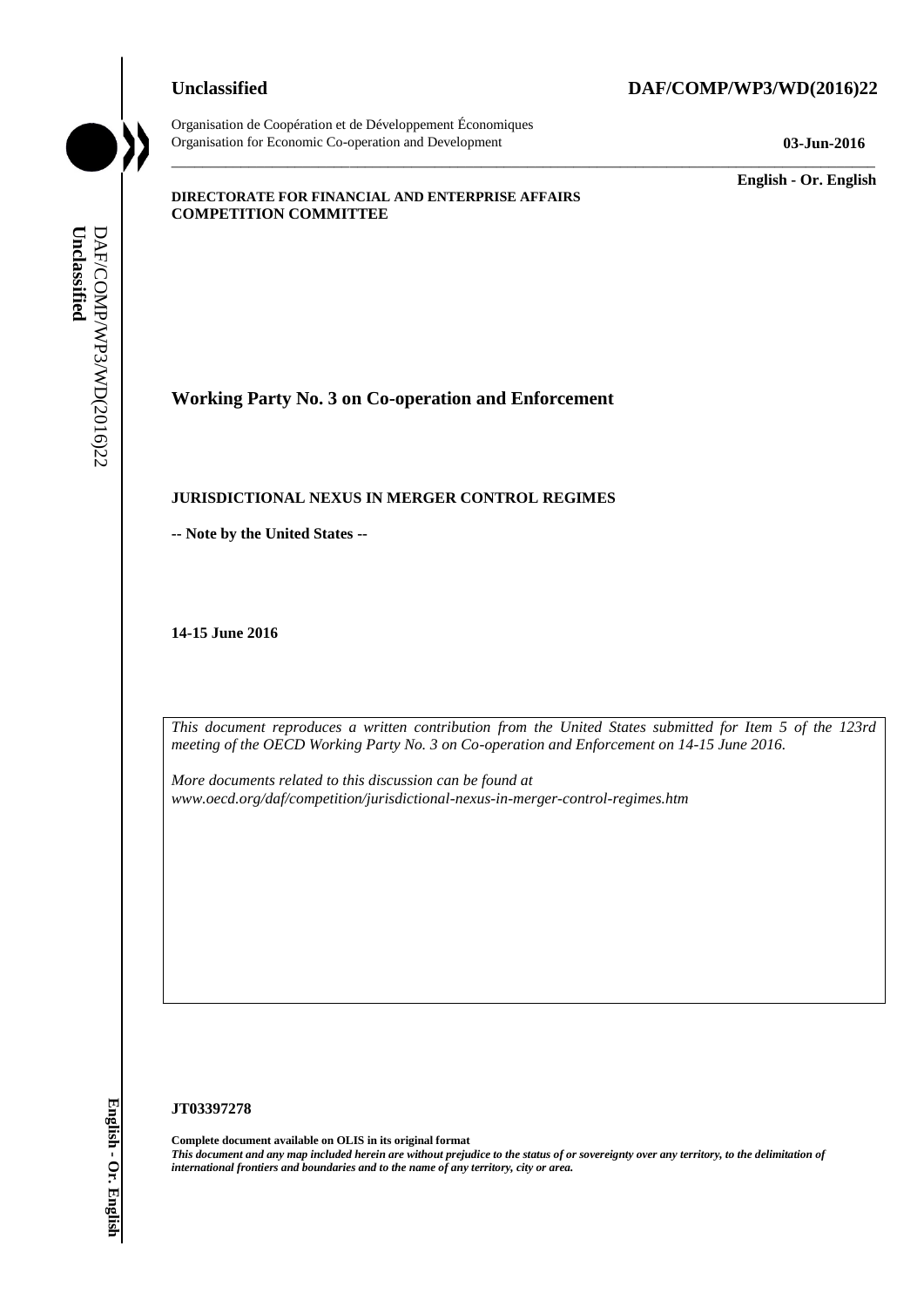## **UNITED STATES**

1. To achieve an appropriate balance between identifying potentially anticompetitive transactions and avoiding unnecessary filing burdens, the United States federal antitrust agencies (the Federal Trade Commission (FTC) and Department of Justice (DOJ)) have broad notification thresholds with exemptions for transactions that are unlikely to raise competition concerns. The thresholds are complemented by a simple notification form, a short initial review period, expedited review of transactions that can quickly be identified as not raising competition concerns, and the ability to review transactions that do not meet the notification thresholds. The U.S. agencies' premerger notification program (administered by the FTC) allows for efficient and expedient review of more than one thousand proposed transactions annually.<sup>1</sup>

2. From the enactment of the Clayton Act in 1914 until 1976, there was no mandatory premerger notification in the United States. The Hart-Scott-Rodino Antitrust Improvements Act of 1976, Public Law 94-935, 90 Stat. 1390 (the "HSR Act") and implementing regulations established a premerger notification system with specified thresholds that govern which transactions parties must notify to the U.S. agencies.<sup>2</sup> The notification thresholds are based on the sales and/or assets of both parties for transactions of a particular size (described below in paragraphs 6 and 7) to determine which transactions parties must report to the U.S. agencies. Failure to report a required transaction can result in a civil penalty of \$16,000 per day of violation.<sup>3</sup> The sales and assets of potential filing parties are calculated based on worldwide sales and assets, but there are exemptions for acquisitions of foreign assets and of voting securities of foreign issuers that do not have a significant nexus with the United States. 4

 $\frac{1}{1}$ For annual information on the number of notified transactions, as well as the number challenged or abandoned, see the FTC's Annual Reports to Congress Pursuant to the Hart-Scott-Rodino Antitrust Improvements Act of 1976, available at [https://www.ftc.gov/policy/reports/policy-reports/annual](https://www.ftc.gov/policy/reports/policy-reports/annual-competition-reports)[competition-reports.](https://www.ftc.gov/policy/reports/policy-reports/annual-competition-reports) 

<sup>&</sup>lt;sup>2</sup> The notification requirements are set forth in Section 7A of the Clayton Act, 15 U.S.C. §18a, as amended by the Hart-Scott-Rodino Improvements Act of 1976 and The Premerger Notification Rules, 16 C.F.R. Parts 801-803 (2008) (the "HSR Rules"). Other materials related to HSR Premerger Notification include The Statement of Basis and Purpose for the original HSR Rules ("SBP"), 43 Fed. Reg. 33450 (July 31, 1978). Federal Register notices related to the Statement of Basis and Purpose are available at [www.ftc.gov/bc/hsr/sbp.shtm.](http://www.ftc.gov/bc/hsr/sbp.shtm) The formal interpretations issued pursuant to the HSR Rules are compiled in 6 Trade Reg. Rep. (CCH) at ¶ 42,475. *See* [www.ftc.gov/bc/hsr/hsrbook.shtm.](http://www.ftc.gov/bc/hsr/hsrbook.shtm) For more information, see the ICN merger template for the United States, available at [http://www.internationalcompetitionnetwork.org/uploads/templates/merger/united%20states%20-](http://www.internationalcompetitionnetwork.org/uploads/templates/merger/united%20states%20-%20march%202011.pdf) [%20march%202011.pdf.](http://www.internationalcompetitionnetwork.org/uploads/templates/merger/united%20states%20-%20march%202011.pdf)

<sup>3</sup> For example, in 2015, investor Len Blavatnik agreed to pay \$656,000 in civil penalties to resolve allegations that he violated federal premerger reporting laws by failing to report the 2014 acquisition of voting shares in a technology start up, TangoMe. See [https://www.ftc.gov/news-events/press](https://www.ftc.gov/news-events/press-releases/2015/10/investor-len-blavatnik-pay-656000-settle-ftc-charges-he-violated)[releases/2015/10/investor-len-blavatnik-pay-656000-settle-ftc-charges-he-violated.](https://www.ftc.gov/news-events/press-releases/2015/10/investor-len-blavatnik-pay-656000-settle-ftc-charges-he-violated) 

<sup>4</sup> See 16 CFR §802.50, [http://www.ecfr.gov/cgi-bin/text](http://www.ecfr.gov/cgi-bin/text-idx?rgn=div5&node=16:1.0.1.8.87#se16.1.802_150)[idx?rgn=div5&node=16:1.0.1.8.87#se16.1.802\\_150,](http://www.ecfr.gov/cgi-bin/text-idx?rgn=div5&node=16:1.0.1.8.87#se16.1.802_150) and 16 CFR §802.51, [http://www.ecfr.gov/cgi](http://www.ecfr.gov/cgi-bin/text-idx?rgn=div5&node=16:1.0.1.8.87#se16.1.802_151)[bin/text-idx?rgn=div5&node=16:1.0.1.8.87#se16.1.802\\_151.](http://www.ecfr.gov/cgi-bin/text-idx?rgn=div5&node=16:1.0.1.8.87#se16.1.802_151)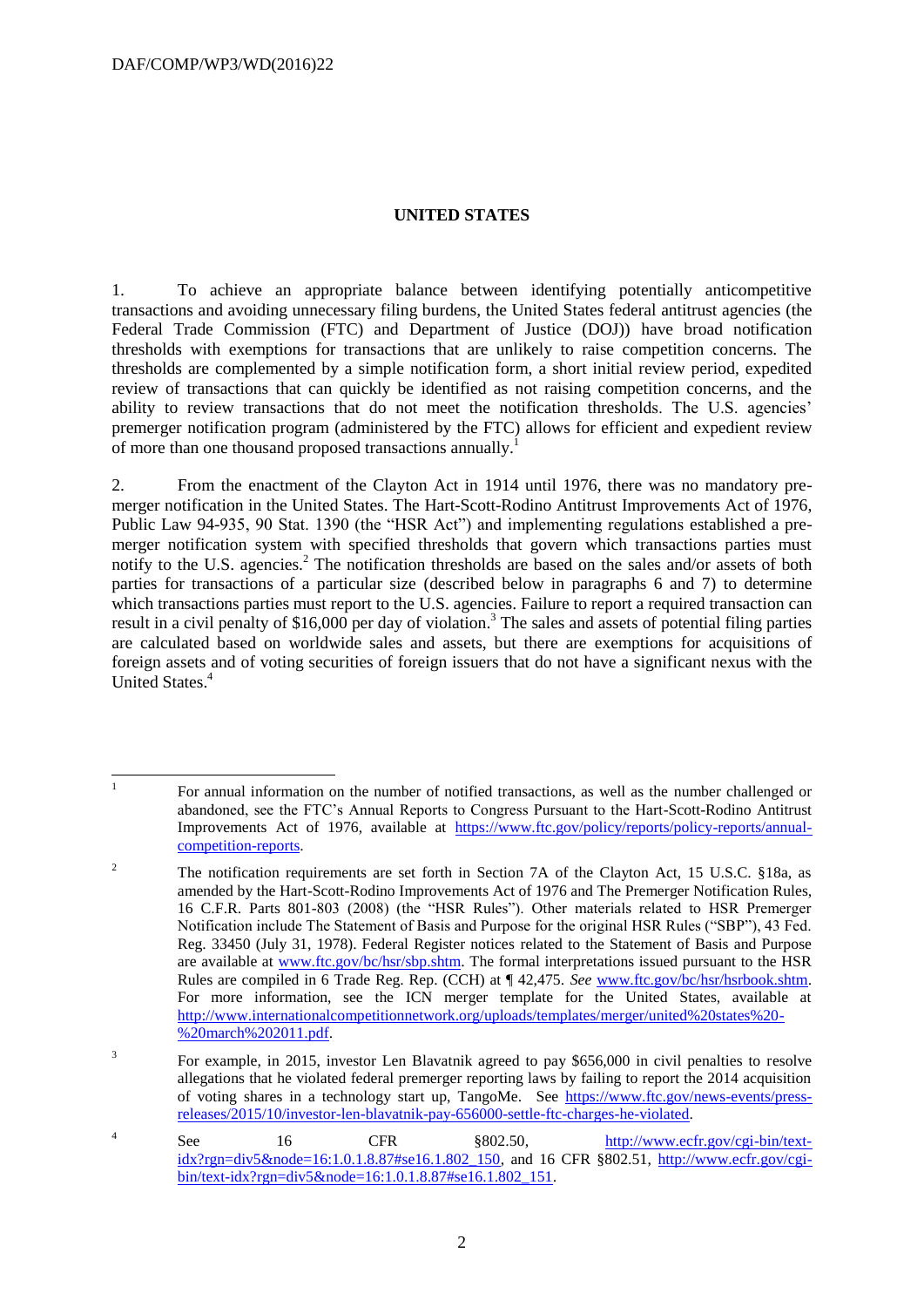3. As the Secretariat paper notes, the U.S. thresholds are not jurisdictional – i.e., the thresholds determine which transactions parties must notify to the U.S. agencies but the FTC and the DOJ retain the authority to review and challenge non-notifiable transactions, as described below in paragraphs 9-11.

4. Compliance with notification requirements has been strong, and has minimized the number of post-consummation challenges the enforcement agencies have had to pursue, which is helpful as consummated anticompetitive mergers generally are more difficult to remedy.

5. The notification thresholds are part of a pre-merger review system that includes the possibility of pre-notification consultations between parties and the agency, a notification form that seeks only minimal information from the parties, and an initial review in 30 days or less.

# **1. Thresholds**

6. The 2005 OECD Council Recommendation on Merger Review ("OECD Recommendation") and the International Competition Network's Recommended Practices for Merger Notification and Review Procedures ("ICN Recommended Practices")<sup>5</sup> call for notification thresholds to be based on objectively quantifiable criteria and information that is readily accessible to the merging parties, and to be designed to screen out transactions without a material nexus to the reviewing jurisdiction. The HSR Act generally requires transactions to be notified when: (1) the acquiring or acquired person is engaged in U.S. commerce or in any activity affecting U.S. commerce; (2) the amount of voting securities, or the non-corporate interests that yield control, or assets held as a result of the acquisition is over \$78.2 million<sup>6</sup> (the size of transaction test); and (3) if a transaction is valued at \$312.6 million or less, one person has sales or assets of \$156.3 million or more and the other has sales or assets of \$15.6 million or more (the size of person test). If the size of the transaction is greater than \$312.6 million, the size of person test does not apply and, absent an exemption, the transaction is reportable.

7. In some instances, a transaction may not be reportable to the U.S. agencies even if the size of person and the size of transaction tests have been satisfied. The HSR Act and implementing regulations set forth exemptions,<sup>7</sup> including for the acquisition of foreign assets if the sales in or into the United States attributable to those assets are \$78.2 million or less.

8. Thus, the U.S. notification thresholds include both sales and assets tests, the buyer alone cannot trigger the notification requirement, and there is a significant exemption for foreign transactions so that only transactions with a material nexus to the U.S. are notifiable.

# **2. Thresholds do not limit jurisdiction**

9. An important element of the U.S. merger review regime is the FTC's and DOJ's ability to review, and if necessary, challenge non-notifiable transactions. Decoupling thresholds from jurisdiction enables the U.S. agencies to set thresholds sufficiently high to avoid the need for parties

 $\overline{5}$ <sup>5</sup> OECD Recommendation on Merger Review (2005), available at: [http://www.oecd.org/daf/competition/oecdrecommendationonmergerreview.htm;](http://www.oecd.org/daf/competition/oecdrecommendationonmergerreview.htm) and ICN Recommended Practices for Merger Notification and Review Procedures, available at: http://www.internationalcompetitionnetwork.org/uploads/library/doc588.pdf.

<sup>6</sup> Since 2005, the notification thresholds have been adjusted annually based on changes to the gross national product. The references to the specific dollar amounts here are for 2016. See [https://www.ftc.gov/enforcement/premerger-notification-program/current-thresholds.](https://www.ftc.gov/enforcement/premerger-notification-program/current-thresholds) The original thresholds in the HSR Act are \$50 million for the size of transaction test, and for the size of person test, for a transaction valued at \$200 million or less, one person has sales or assets of \$100 million or more and the other has sales or assets of \$10 million or more.

<sup>7</sup> For example, Section 7A(c) of the HSR Act and Part 802 of the HSR Rules exempts acquisitions of up to ten percent of voting securities if they are made solely for investment purposes, and acquisitions of certain types of assets including real property assets and carbon-based mineral reserves.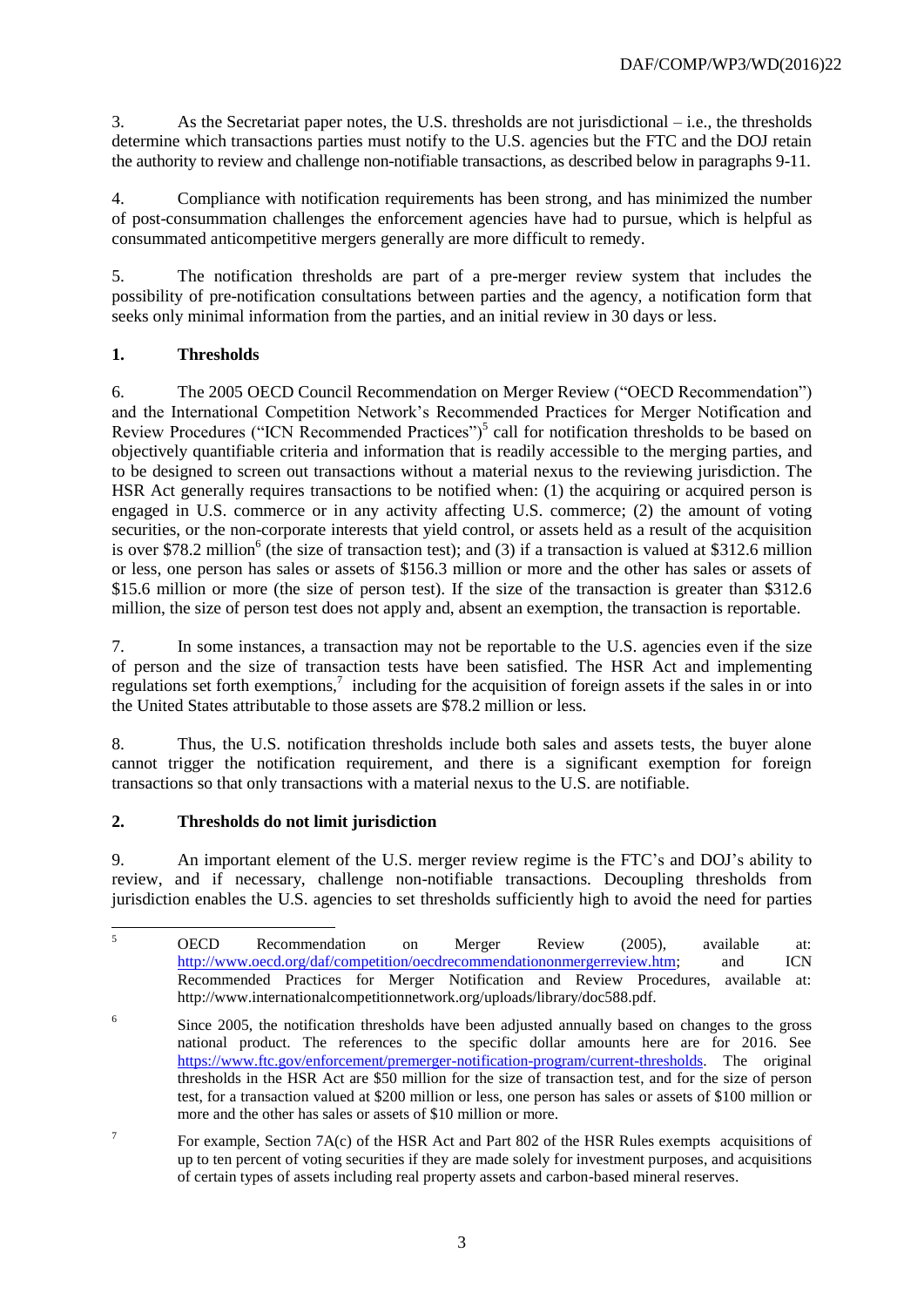# DAF/COMP/WP3/WD(2016)22

to report small transactions that are unlikely to raise competitive concerns while retaining the ability to review the few problematic below-the-threshold transactions. For example, over the past five years, the FTC has conducted an in-depth review of 28 transactions that were not notifiable under the HSR rules, in addition to the 117 notified transactions where the Commission conducted an in-depth review. Similarly, DOJ conducted in-depth reviews of 28 transactions that were not notified under the HSR rules during this period, in addition to 130 in-depth investigations of notified transactions.

10. Staff rely on several sources to learn of such transactions. Often, staff will learn about potentially problematic non-notifiable transactions from reading the trade press or other media. For example, the FTC's retail and hospital mergers section subscribes to publications of the National Federation of Retailers and the American Hospital Association, which often report on transactions that do not meet the notification thresholds. DOJ similarly monitors trade press covering the industries subject to its oversight, and recently, for instance, brought a successful challenge to the nonreportable acquisition of the *Orange County Register* by Tribune Publishing, owner of the *Los Angeles Times*, based on information DOJ acquired through its media review.

11. Complaints are another source of information about potentially anticompetitive transactions. Complainants can range from industry participants, such as customers concerned that their suppliers are going to merge, to individual citizens or labor unions. Complaints may come to the agencies directly, may be reported in the press, or may be communicated to the federal agencies by state-level government agencies.

12. The U.S. agencies also can and do review consummated transactions and take enforcement action when the agencies have concerns about anticompetitive effects. For example, during the past five years the FTC has challenged ten consummated transactions, resulting in a consent decree or an injunction. These challenges account for about 10 percent of transactions that resulted in such relief. During this period, DOJ challenged four consummated transactions, resulting in a consent decree or injunction, and accounting for 4.4 percent of all transactions it reviewed that resulted in such relief.

# **3. Balancing the Burden of Mandatory Notification Requirements**

13. While a premerger notification and review system has many benefits, the U.S. agencies are mindful of the additional costs it can impose. These include the direct and indirect costs imposed on firms as well as the costs to the agency to review notified transactions. The U.S. notification system focuses agency resources on transactions that present the greatest risk to consumer welfare while allowing the vast majority of transactions, which do not present any meaningful risk to competition, to proceed quickly through the review process. While many factors contribute to the efficacy of the U.S. premerger notification program, three elements help to reduce the costs and burdens of merger notification, in particular.

14. First, the agencies make available considerable information and guidance on their websites about the notification and reporting obligations.<sup>8</sup> In addition, the agencies are available to answer questions, including advice on individual transactions. Consultation, however, is not obligatory and is used in connection with a small minority of notifications.

15. Second, the short initial notification form is based predominantly on basic information about the participating parties and the transaction that is readily available to the parties. Parties are not required to define markets, or report their market shares or their customers, suppliers, and competitors. The most substantial requirement is the production of all studies, surveys, and analyses

 $\frac{1}{8}$ For example, the FTC provides detailed guidance for first time filers, available at [https://www.ftc.gov/enforcement/premerger-notification-program/first-time-filer.](https://www.ftc.gov/enforcement/premerger-notification-program/first-time-filer) The FTC also has sample style sheets, an informal advice database that addresses common and detailed questions about the filing process, and other tools, available at [https://www.ftc.gov/enforcement/premerger](https://www.ftc.gov/enforcement/premerger-notification-program)[notification-program.](https://www.ftc.gov/enforcement/premerger-notification-program)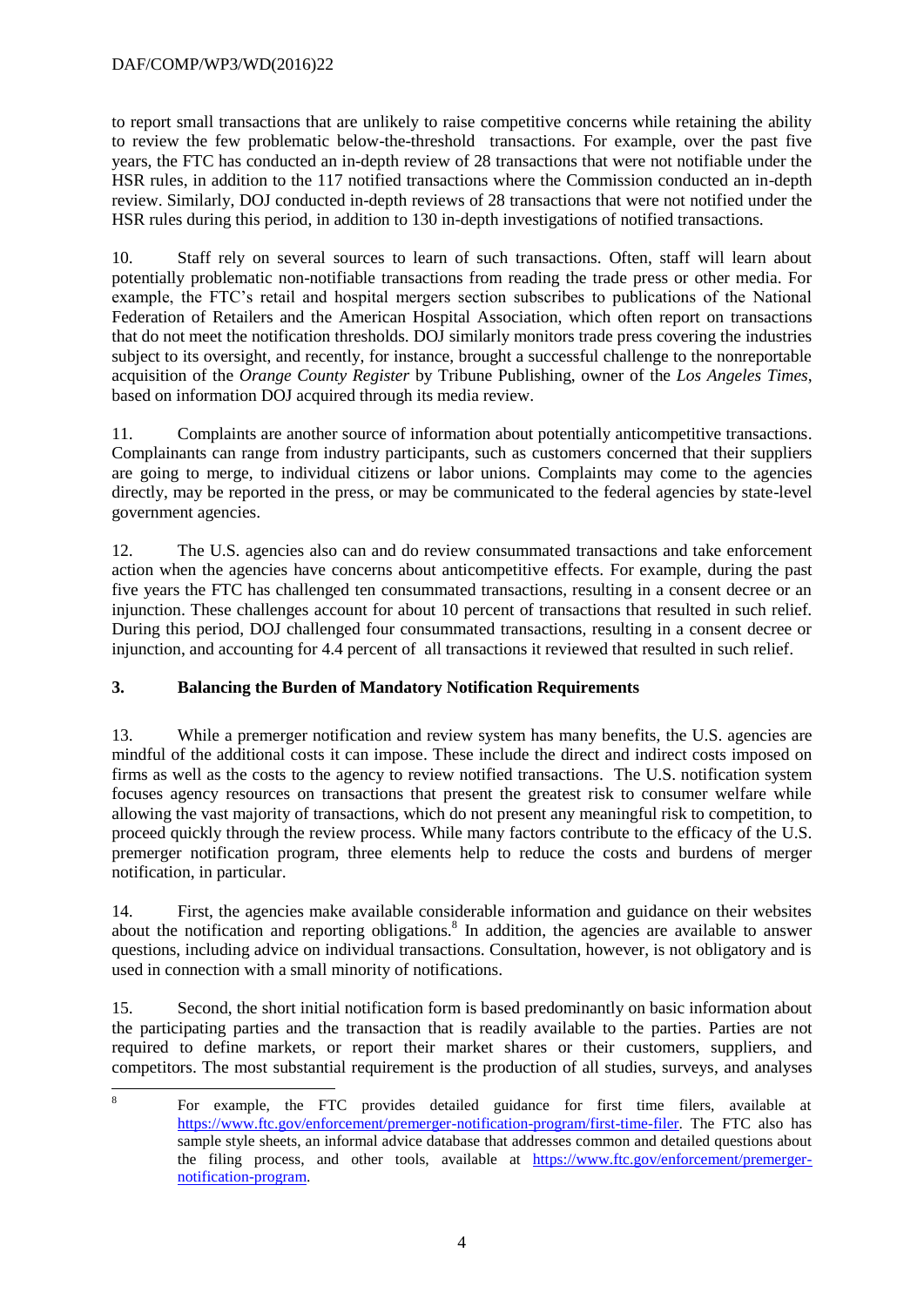that were prepared by or for any officer or director, or by individuals exercising similar functions, for the purpose of evaluating or analyzing the acquisition with respect to market shares, competition, competitors, markets, potential for sales growth, or expansion into product or geographic markets.

16. Third, the U.S. agencies review notified transactions expediently. The initial review period is 30 days (15 days in the case of a cash tender offer or a bankruptcy) from the initial filing.<sup>9</sup> Parties can request "early termination" if they believe the transaction is unlikely to present competition concerns, and the agencies generally make early termination determinations within 10 to 15 days of filing. The agencies grant early termination to more than half of notified transactions.<sup>10</sup>

17. Overall, this combination of guidance, simple notification form, and expedited review procedures creates a system where the vast majority of transactions are notified and reviewed at a limited cost and burden to both the parties and the U.S. agencies.<sup>11</sup>

# **4. Review of US merger notification system**

18. As the OECD and ICN recommendations suggest, an agency enforcing a premerger notification program should engage in continual self-assessment of the program's impact and effectiveness. The U.S. agencies continually assess how the review process can be made more efficientand how the agencies can reduce the costs and burdens on parties while maintaining the agency's ability to investigate and stop or remedy proposed transactions that are likely to significantly lessen competition.

19. Since the premerger notification program became effective in 1978, the majority of the changes have been to agency practice. The program has functioned effectively with only occasional changes to the rules. Among the more prominent are the introduction of the filing fee in 1989, and expanded exemptions for acquisitions of goods and realty transferred in the ordinary course of business and for real estate acquisitions in 1996.<sup>12</sup>

<sup>-&</sup>lt;br>9 In some cases, parties may decide to provide staff with additional time to conduct an initial review by withdrawing their HSR filing and refiling. Refiling starts a new 30 day review period from the date of the new filing, allowing staff to investigate further in order to determine whether extended review is necessary. For more information, see [https://www.ftc.gov/news-events/blogs/competition](https://www.ftc.gov/news-events/blogs/competition-matters/2014/06/running-time)[matters/2014/06/running-time.](https://www.ftc.gov/news-events/blogs/competition-matters/2014/06/running-time)

<sup>&</sup>lt;sup>10</sup> For example, in FY 2014, 1,663 transactions were reported to the agencies. Of these, parties requested early termination in 1,274. The agencies granted early termination for 1,020 of those requests (approx. 60 percent of all notifications). See Appendix A of the Hart-Scott-Rodino Annual Report – Fiscal Year 2014, available at [https://www.ftc.gov/system/files/documents/reports/federal](https://www.ftc.gov/system/files/documents/reports/federal-trade-commission-bureau-competition-department-justice-antitrust-division-hart-scott-rodino.s.c.18a-hart-scott-rodino-antitrust-improvements-act-1976/150813hsr_report.pdf)[trade-commission-bureau-competition-department-justice-antitrust-division-hart-scott-rodino.s.c.18a](https://www.ftc.gov/system/files/documents/reports/federal-trade-commission-bureau-competition-department-justice-antitrust-division-hart-scott-rodino.s.c.18a-hart-scott-rodino-antitrust-improvements-act-1976/150813hsr_report.pdf)[hart-scott-rodino-antitrust-improvements-act-1976/150813hsr\\_report.pdf.](https://www.ftc.gov/system/files/documents/reports/federal-trade-commission-bureau-competition-department-justice-antitrust-division-hart-scott-rodino.s.c.18a-hart-scott-rodino-antitrust-improvements-act-1976/150813hsr_report.pdf)

<sup>&</sup>lt;sup>11</sup> The FTC and DOJ employ a two phase review system for mergers subject to prior notification, conducting a second-phase review of approximately three percent of reported mergers. For example, of the 1,754 transactions notified to the agencies in FY 2015, the FTC issued a "second request," which triggers an in-depth investigation, in 20 transactions and DOJ issued second requests in 27 transactions. In addition, the FTC conducted in-depth reviews of three non-reportable and/or consummated mergers. While these more intensive reviews comprise fewer than three percent of the transactions reviewed, they can last longer than six months and are often costly to the parties involved.

 $12$  For the 1989 introduction of filing fees, see https://www.ftc.gov/sites/default/files/documents/hsr\_statements/54-fr-48726/891124-54fr48726.pdf. For the 1996 rules that exempted certain classes of transactions that are not likely to raise antitrust concerns, see [https://www.ftc.gov/news-events/press-releases/1996/03/ftc-enacts-new-exemptions](https://www.ftc.gov/news-events/press-releases/1996/03/ftc-enacts-new-exemptions-merger-regulations)[merger-regulations.](https://www.ftc.gov/news-events/press-releases/1996/03/ftc-enacts-new-exemptions-merger-regulations)